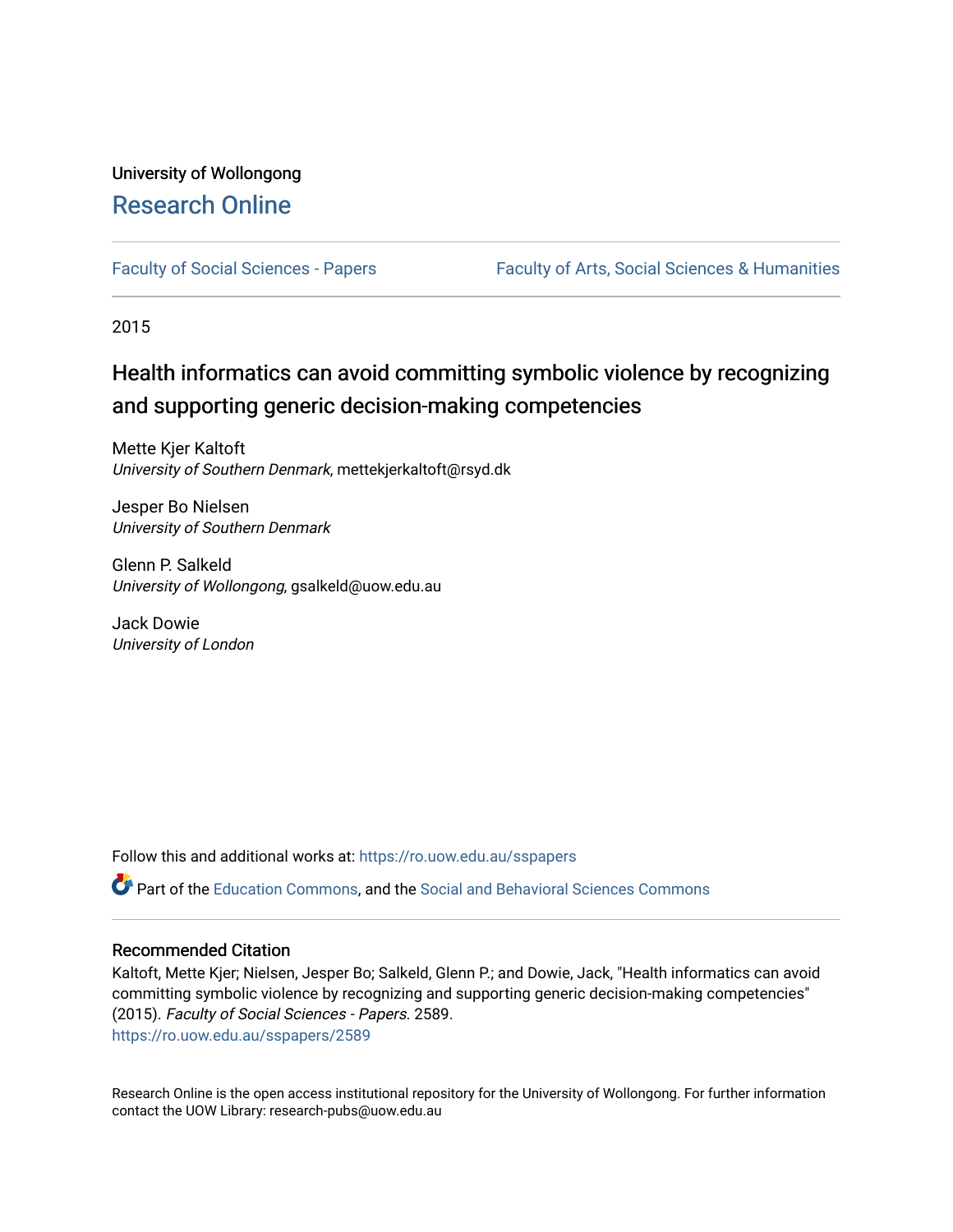# Health informatics can avoid committing symbolic violence by recognizing and supporting generic decision-making competencies

## **Abstract**

'Symbolic violence' is committed, however well-intentionally, by the imposition of particular conceptualizations of what information, in what form and quality, is needed in order to make an 'informed choice' and hence – by questionable segue - a high quality decision. The social and cultural forms of relevant cognitive capital possessed by those who fail, because of their low general literacy, professionally-set knowledge tests of functional health literacy, are being ignored. Failing to recognise and exploit a particular form of functional decision literacy, in fact leads to symbolic violence being experienced by individuals at any and all levels of general literacy. It leads many to adopt the same range of avoidant and other undesirable strategies within healthcare situations observed in those of low basic literacy. The alternative response we propose exploits the alternative generic decision literacy which comes in the form of the ability to access and use the decision-relevant resources provided for many consumer services and products on comparison websites and magazines. The methodology is the simple form of multi-criteria analysis in which the products' ratings on multiple criteria are combined with criterion weights (supplied by the site) to produce scores and 'best buys' and 'good value for money' verdicts. Our alternative approach extends this approach to healthcare options and permits the incorporation of personal criterion weights in furtherance of person-centred care. Health informaticians, especially those in the decision support field, should build on this widespread generic competence. The fact that it is generic, far from implying context insensitivity, can be seen as a necessary basis for achieving context-sensitivity and sensitivisation at the level of the individual person as they experience a lifelong sequence of healthcare decisions.

## **Disciplines**

Education | Social and Behavioral Sciences

## Publication Details

Kaltoft, M., Nielsen, J., Salkeld, G., & Dowie, J. (2015). Health informatics can avoid committing symbolic violence by recognizing and supporting generic decision-making competencies. Studies in Health Technology and Informatics, 218 172-177.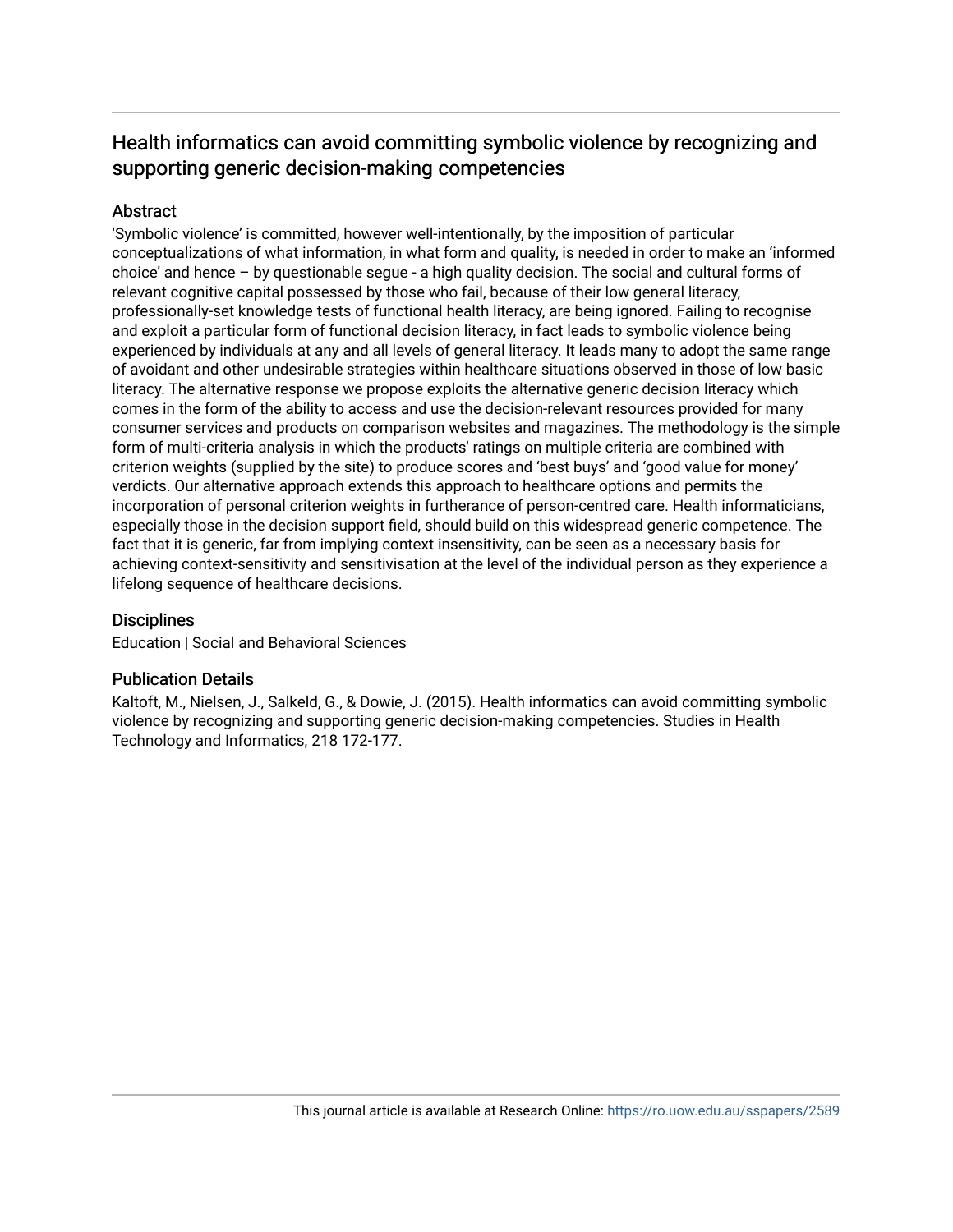*Context Sensitive Health Informatics: Many Places, Many Users, Many Contexts, Many Uses E.M. Borycki et al. (Eds.) © 2015 The authors and IOS Press. This article is published online with Open Access by IOS Press and distributed under the terms of the Creative Commons Attribution Non-Commercial License. doi:10.3233/978-1-61499-574-6-172*

# Health Informatics Can Avoid Committing Symbolic Violence by Recognizing and Supporting Generic Decision-making **Competencies**

Mette Kjer KALTOFT $^{\rm a}$ , Jesper Bo NIELSEN $^{\rm a}$ , Glenn SALKELD $^{\rm b}$ , Jack DOWIE $^{\rm c}$ 

a  *Department of Public Health, University of Southern Denmark*  <sup>b</sup> School of Public Health, University of Sydney<br><sup>c</sup> London School of Hygiana and Tropical Medicin  *London School of Hygiene and Tropical Medicine* 

**Abstract.** 'Symbolic violence' is committed, however well-intentionally, by the imposition of particular conceptualizations of what information, in what form and quality, is needed in order to make an 'informed choice' and hence – by questionable segue - a high quality decision. The social and cultural forms of relevant cognitive capital possessed by those who fail, because of their low general literacy, professionally-set knowledge tests of functional health literacy, are being ignored. Failing to recognise and exploit a particular form of *functional* decision literacy, in fact leads to symbolic violence being experienced by individuals at *any and all* levels of general literacy. It leads many to adopt the same range of avoidant and other undesirable strategies within healthcare situations observed in those of low basic literacy. The alternative response we propose exploits the alternative generic decision literacy which comes in the form of the ability to access and use the decision-relevant resources provided for many consumer services and products on comparison websites and magazines. The methodology is the simple form of multi-criteria analysis in which the products' ratings on multiple criteria are combined with criterion weights (supplied by the site) to produce scores and 'best buys' and 'good value for money' verdicts. Our alternative approach extends this approach to healthcare options and permits the incorporation of personal criterion weights in furtherance of person-centred care. Health informaticians, especially those in the decision support field, should build on this widespread generic competence. The fact that it is generic, far from implying context insensitivity, can be seen as a necessary basis for achieving context-sensitivity and sensitivisation at the level of the individual person as they experience a lifelong sequence of healthcare decisions.

**Keywords.** Informed choice; health literacy; person-centred care; empowerment

### **Introduction**

A recent paper questions the focus on *functional* literacy in attempts to encourage and support the making of 'informed' healthcare choices [1]. Drawing on the work of Bourdieu, Adkins and Corus see 'symbolic violence' being committed, however wellintentionally, by the imposition of particular conceptualizations of what information, in what form and quality, is needed in order to make an 'informed choice' and hence – by questionable segue - a high quality decision. These conceptions are built into the definitions of health literacy by WHO and the EU and have major policy and resourcing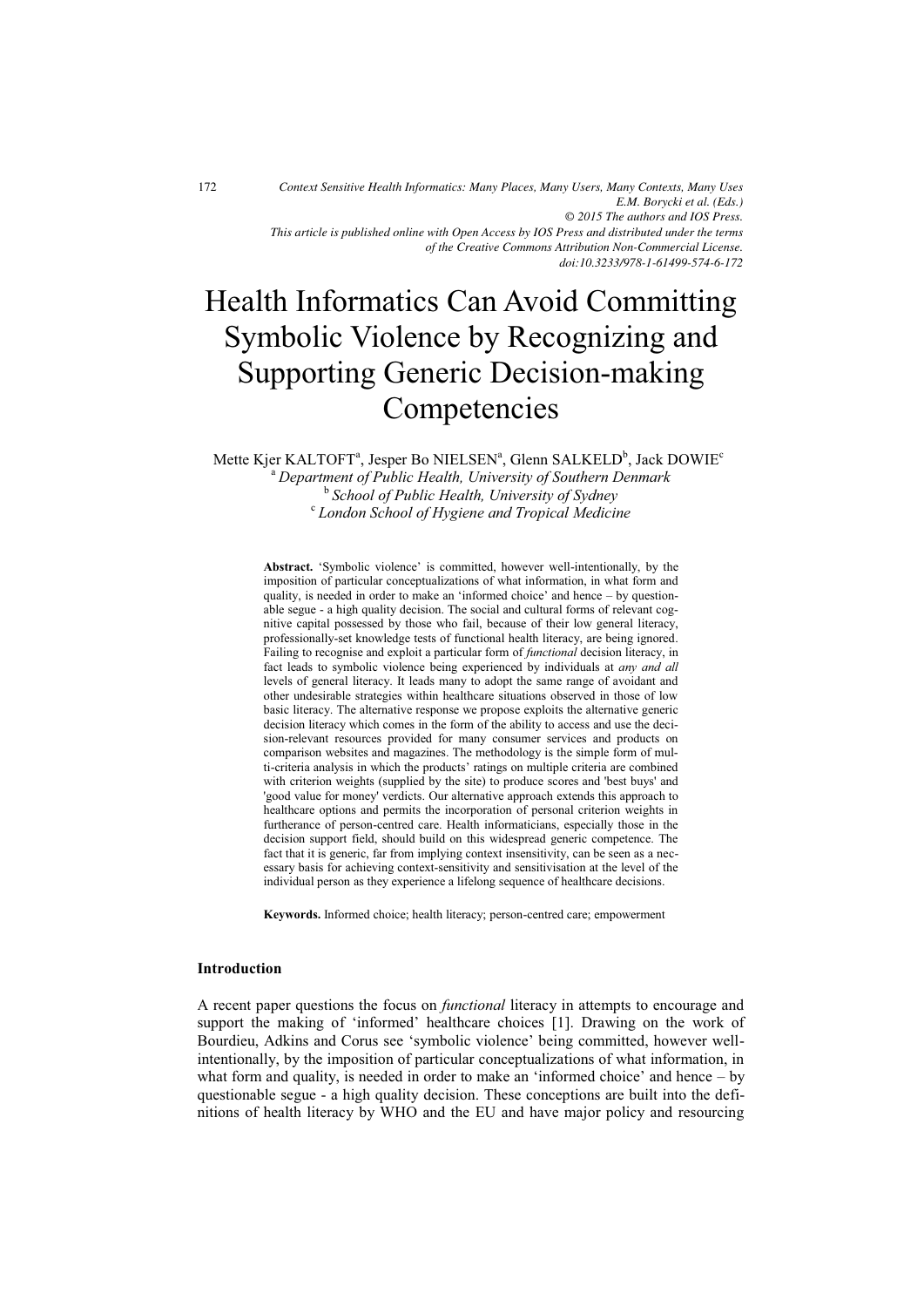implications[2]. The social and cultural forms of capital possessed by those who fail, because of their low general literacy, to pass professionally-set knowledge tests of functional health literacy, are being ignored, say Adkins and Corus. These individuals are being characterised, however implicitly and politely, as having deficiencies that need eliminating or at least reducing. 'A substantial amount of research concludes low literate individuals are incapable of taking on the tasks associated with healthcare and such disempowering depictions of low literates propagate stereotypes and biases toward the undereducated and perpetuate disparities and gross inequities in healthcare services…Those who fall short of standard expectations experience denigration, leaving them with no command for social respect.' The experiences of symbolic violence create concerns of being ridiculed and these manifest themselves in avoidance and other strategies inimical to optimal healthcare decision making, producing consequences such as non-adherence.

In this paper we accept the validity of this argument, but move away from its concern with low general literacy to argue that failing to recognise and exploit a particular form of functional *decision* literacy, in fact leads to symbolic violence being experienced by individuals at *any and all* levels of general literacy. It leads many to adopt the same range of avoidant and other undesirable strategies within healthcare situations observed in those of low basic literacy. Our alternative response exploits that form of generic decision literacy. It offers support that does not imply that only an 'informed choice' can be a good decision, with 'being informed' defined professionally. It focuses on the vacuum left at the Point of Decision in the formal definitions.

The argument is most effectively made with reference to what we see as the current orthodoxy within the decision-aiding branch of health informatics. This orthodoxy is grounded in the IPDASi guidelines [3], but encompasses the specific interpretations in publications that proclaim their adherence to them. We can also endorse the conclusion of Joseph-Williams, Elwyn and Edwards, reviewing research into the patient experience, that knowledge is not power, and that information is not in itself empowering unless deployed (deployable) within a more equal clinical power relationship [4]. But we disagree with their assumption that knowledge in the conventional form is to be regarded as a necessary condition, albeit now one of two. We argue that supplying the information in a particular 'unconventional' form and integrating it with the best available estimates, will enable the patient to arrive at an informed decision, even if they know nothing about its content in the sense the orthodoxy seeks. Some patients will wish to engage in the orthodox way. We are concerned with those who will experience this requirement as symbolic violence, as a result of which they will adopt attitudes and behaviours not conducive to optimal health, self-defined. The relative numbers are not known, but may be large.

Our case for a generic approach may appear to endorse or encourage contextinsensitivity. Almost the opposite. The argument is that a generic and widely available 'decision language' is essential if context-sensitivity is to be successfully achieved by the individual patient/person in their lifelong sequence of healthcare decisions. To seek to achieve context-sensitivity without such a generic grounding can lead to the detrimental consequences of the 'symbolic violence' inflicted when it is implied that every decision has to be treated on a one-off basis; that (e.g.) a prostate cancer screening decision has no connection with an atrial fibrillation treatment one; and that general decisional empowerment is not possible.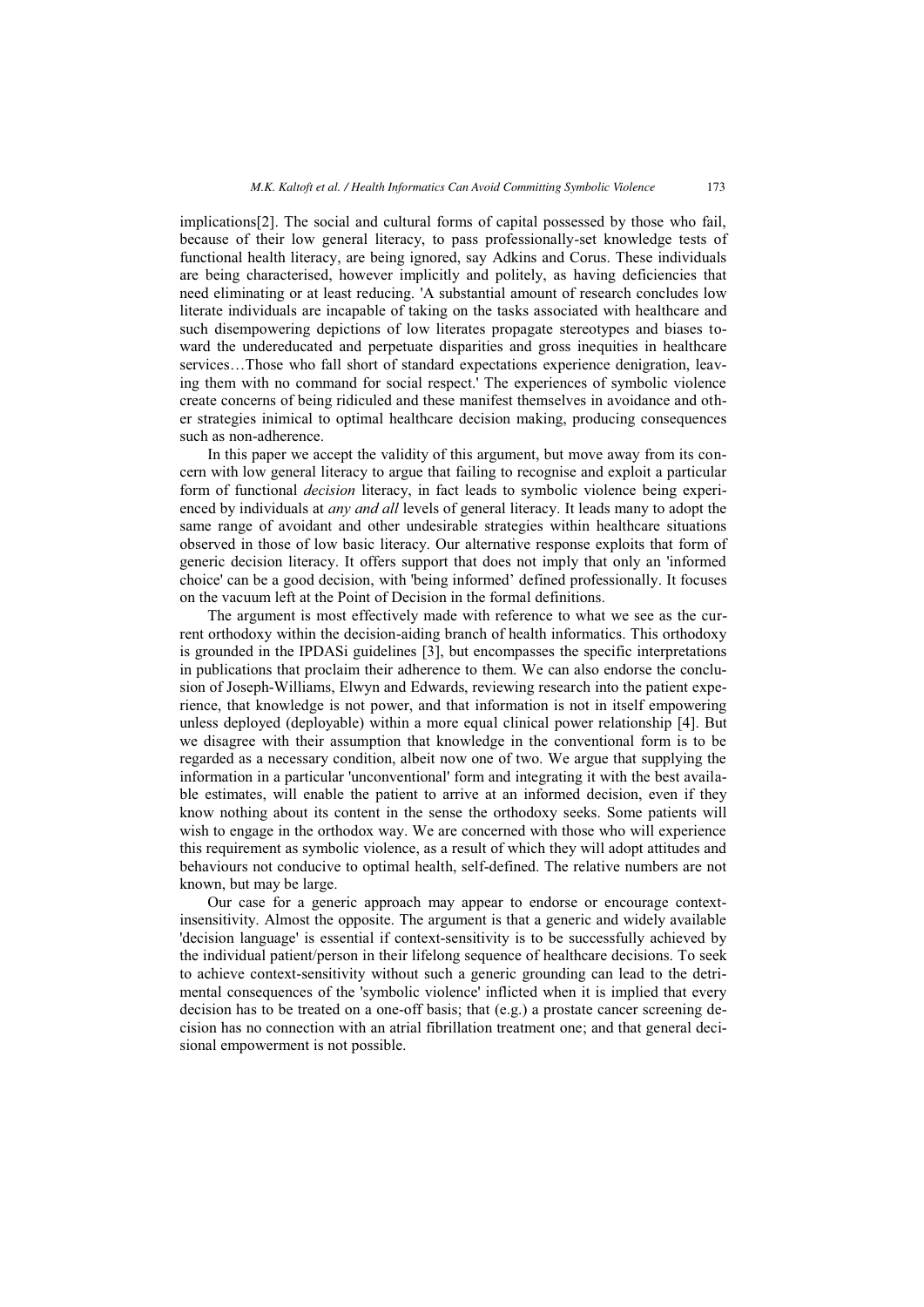### **1. The Orthodox Approach to Decision Aiding and Evaluation of Decision Quality**

We can make this point in a specific way by referring to the evaluation of the aids being produced by Karen Sepucha and colleagues. While these aids contain both knowledge and goals/values components, only the knowledge score is available at an individual level, since the values component of quality is addressed only *ex post*, at a group level, and in terms of the relationship between goals and eventual actions (group level concordance). The recent herniated disk decision aid study provides a good example of what is advanced as a decision quality instrument, but at the individual level reduces to a measure of the knowledge possessed by the patient - after administration of the aid [5]. This is naturally the knowledge in the aid necessary for the choice to be regarded as 'informed'. The mean knowledge score from the patients who viewed the decision aid was used to set a 55% threshold for 'informed'.

The argument is essentially circular, but the issue for us is not whether a patient's information is incorrect, while being perceived to be correct. The issue is whether showing that it is incorrect and attempting to correct the misperception by providing the correct information will constitute symbolic violence, without leading to a *better*  decision, as opposed to (possibly) an 'informed decision' according to the orthodoxy.

It is important to make clear immediately that we are not arguing against this sort of condition-specific information being made available in a decision aid and making it available in the form it is usually provided. Indeed we are in favour of making it available on an opt-in basis, probably via links, and possibly even with some weak nudging towards consulting it. We embed our decision aid, based on Multi-Criteria Decision Analysis, (MCDA) in a wider program, MyDecisionSuite, which offers many opt-in customisation possibilities as well as the personalisation for the aid itself [6,7]. We are arguing against any implication that consulting information, retaining it, and attempting to synthesise it with personal preferences, are *necessary* conditions of a good decision, let alone the sufficient conditions implied by prominent decision quality measures.

In our alternative, information essential to a good decision *is* present in the aid, but it is present in a matrix of option performance rates on multiple criteria. This matrix format is familiar to all those possessing the generic decision literacy that enables them to engage with product and service comparison websites. Even then the information matrix is made available only on an opt-in basis, because we do not want to imply that consulting it, and processing it in a way usually referred to as 'making up one's mind', will lead to a better decision. We remain largely agnostic on that, in the same way we remain agnostic whether a decision informed in the orthodox way will produce a better decision – unless it is assessed by a tautologous outcome measure, that is, one using an individual's score on a knowledge/information test as the measure of decision quality. In order to avoid abdicating from the challenge of measuring decision quality within person-centred care we have offered MyDecisionQuality as a self-reported duallypersonalised measure [8].

### **2. Recognising and Supporting Generic Decision Literacy**

This generic decision literacy comes in the form of the ability to access and use the decision-relevant resources provided for many consumer services and products on comparison websites and magazines. The methodology on these sites is almost always the simple form of multi criteria/attribute analysis in which the product's ratings on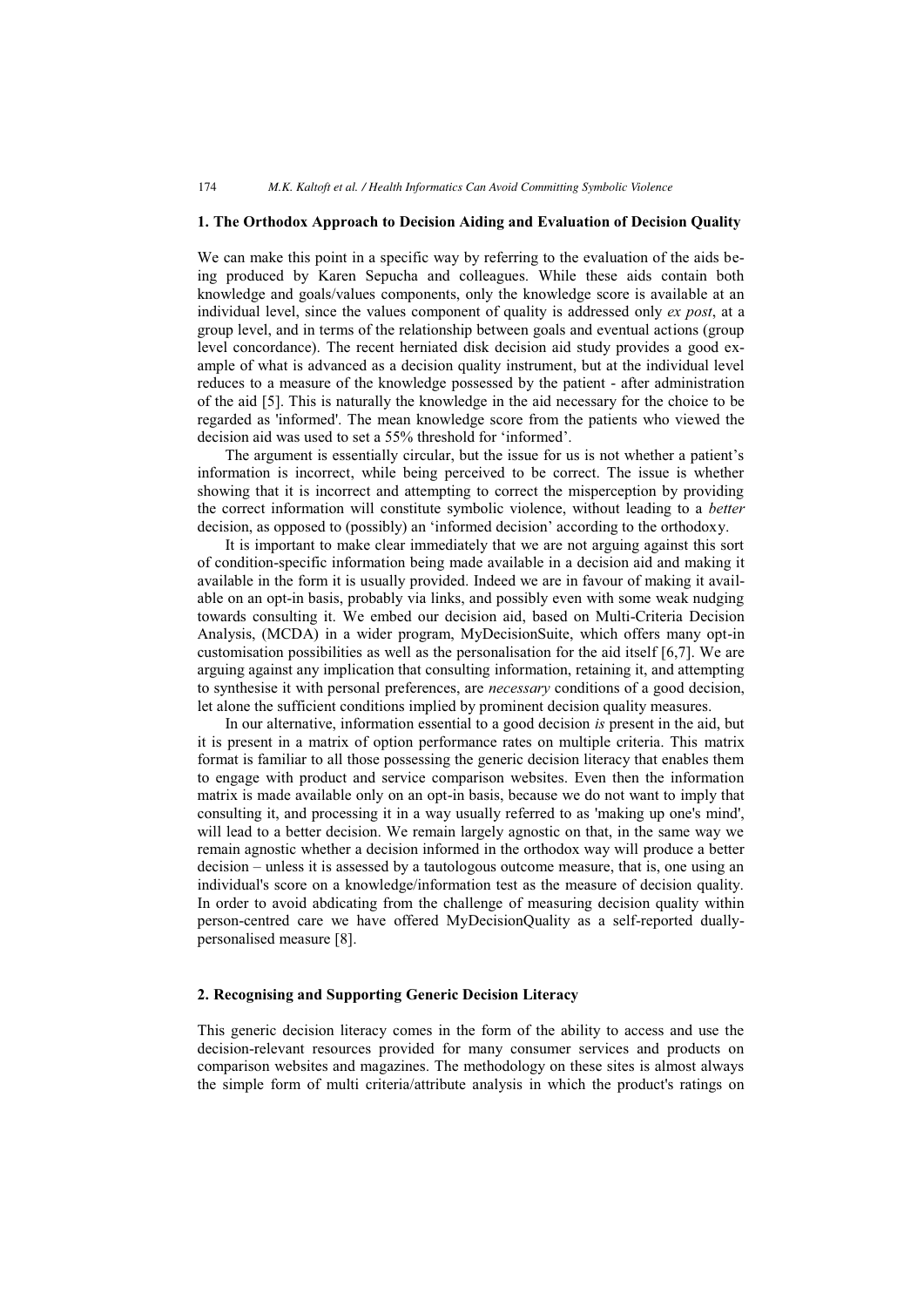multiple criteria are combined with criterion weights (supplied by the site) to produce scores and 'best buys' and 'good value for money' verdicts. A large proportion of the population is familiar with this framework and language, its widespread commercial use and popularity of associated sites (e.g. comparethemeerkat.com) providing the most convincing evidence of this. Over 80% of consumers are reported to have consulted a comparison website in 2010, so the number is likely to be even higher now [9].

In Figure 1 (bottom panel) we enter the ratings for three anonymised free standing washer-dryers that appeared in a recent Which (UK) consumer magazine report on 16 such appliances. Five criteria were rated and weighted to arrive at the overall score. Price was listed separately and not weighted, leaving that trade-off to the consumer.



**Figure 1.** Ratings, Weightings, and Scores for three anonymised Washer-Dryers from a consumer magazine report re-presented in MCDA format

We do not endorse the particular framing (criterion selection and weightings) and use it only as an example of the sort of content presented in such comparative reports.

The Scores are the expected value of the Ratings and Weightings. Amid all the attempts to improve decision making and information communication, a central concept expected value - has not received the attention needed even if the objective is to argue against it. We attribute this to the overarching reluctance to address the question of how information should be synthesised with preferences in any explicit way. Such an approach represents a form of reverse symbolic violence, implying that a proper person possesses high quality synthesising ability as an intuitive competence.

While these comparison sites increasingly include ratings and scores for medical devices and health products apps, they avoid evaluations of healthcare options that would involve weightings for criteria such as length of life. That is what our alternative approach, where the options become ones such as lifestyle change, medications and surgery and the attributes ones such an quantity and quality of life and treatment burden. While suggesting that health care decisions may be appropriately approached in the same way as buying a washer-dryer will be surprising if not appalling to some, there are three very good reasons for this extension to healthcare.(It is hopefully clear why the example must not be a healthcare one.)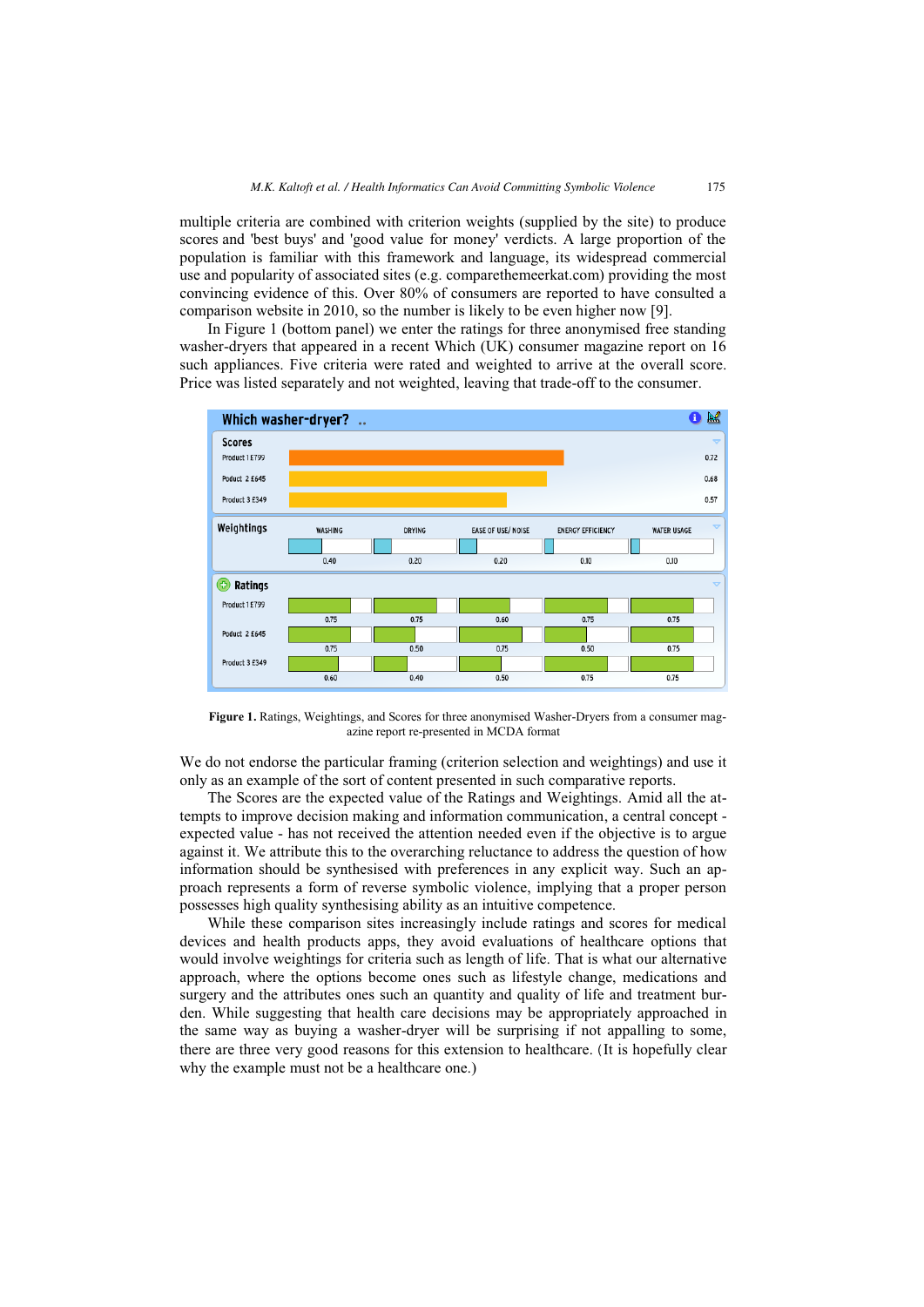Since it recognises and exploits a widely possessed type of generic literacy, the alternative not only has less potential to produce symbolic violence but simultaneously greater potential to empower the person. Such empowerment is a precondition of the person owning the decision (whether or not it is in some way shared), which increases the likelihood that the option decided upon will be adhered to subsequently. Whether there is greater concordance in relation to that chosen option is an open question. This will be determined by many things including the clinician's attitude and commitment to person-centred care, as well as quality of both the aid and the discourse surrounding it.

The orthodox approach cannot deliver person-centred care. In person-centred healthcare the relative importance of the considerations that matter to the person in their life is elicited and combined, at the point of decision, with the best estimates available on the performance of the available options on those criteria. This integration is performed in an explicit way which can be communicated to the person. Any prior comparative option evaluations, such as those that constitute the conventional 'evidence base' cannot be part of this process. The ethics of transparent person-centred care require 'evidence base' to be reconceptualised as the unsynthesised matrix of option performance rates for the person-important criteria mapped against the person's criterion preferences [10]. Our approach is therefore not only compatible with person-centred healthcare, it is actually the only way we can see transparent and direct decision support for it being delivered.

Emphasising the generic character of all healthcare decisions enables the individual to visualise any healthcare decision, whatever the condition (or set of conditions) in the same way, rather than it being implied that they need to know a lot about their breast or prostate cancer or whatever. They can then exploit their social and cultural capital which exists because their friends and contacts 'speak the same language' at a decision level. Irrespective of the biological specifics. And that generic competence extend through the life course, so that a sequence of decisions about contraception, birthing technique, and menopause management, as well as any morbidities that arise in the life course, can all be thought of and discussed socially within the same graphic structure.

Professionals already possess this generic decision literacy, so the task should be the simple one of recognising that it should be applied to their area of professional expertise, not just in their domestic life as a consumer. This does not mean writing off their other 'knowledge capital', but it does mean complementing it in order to engage with persons who do not possess it and are at risk of symbolic violence.

### **3. Reflections**

While our focus is on the micro and meso levels, we can speculate about the wider systemic origins of the focus on this particular type of functional health literacy, rather than generic decision literacy. Among the most important macro origins would seem to be the demands for methodological rigour in studies used to justify policy level decisions with financial implications, such as on drug reimbursement or decision aid provision. The dually-personalised measures appropriate for person-centred care do not provide 'hard' criteria, able to be aggregated for groups. Possession, or not, of a proposed set of essential facts, especially about the improvements offered by a new drug or device, is eminently fit for purpose, *given this purpose*. But we question who should define what and how much information is important in person-centred care [11] and sug